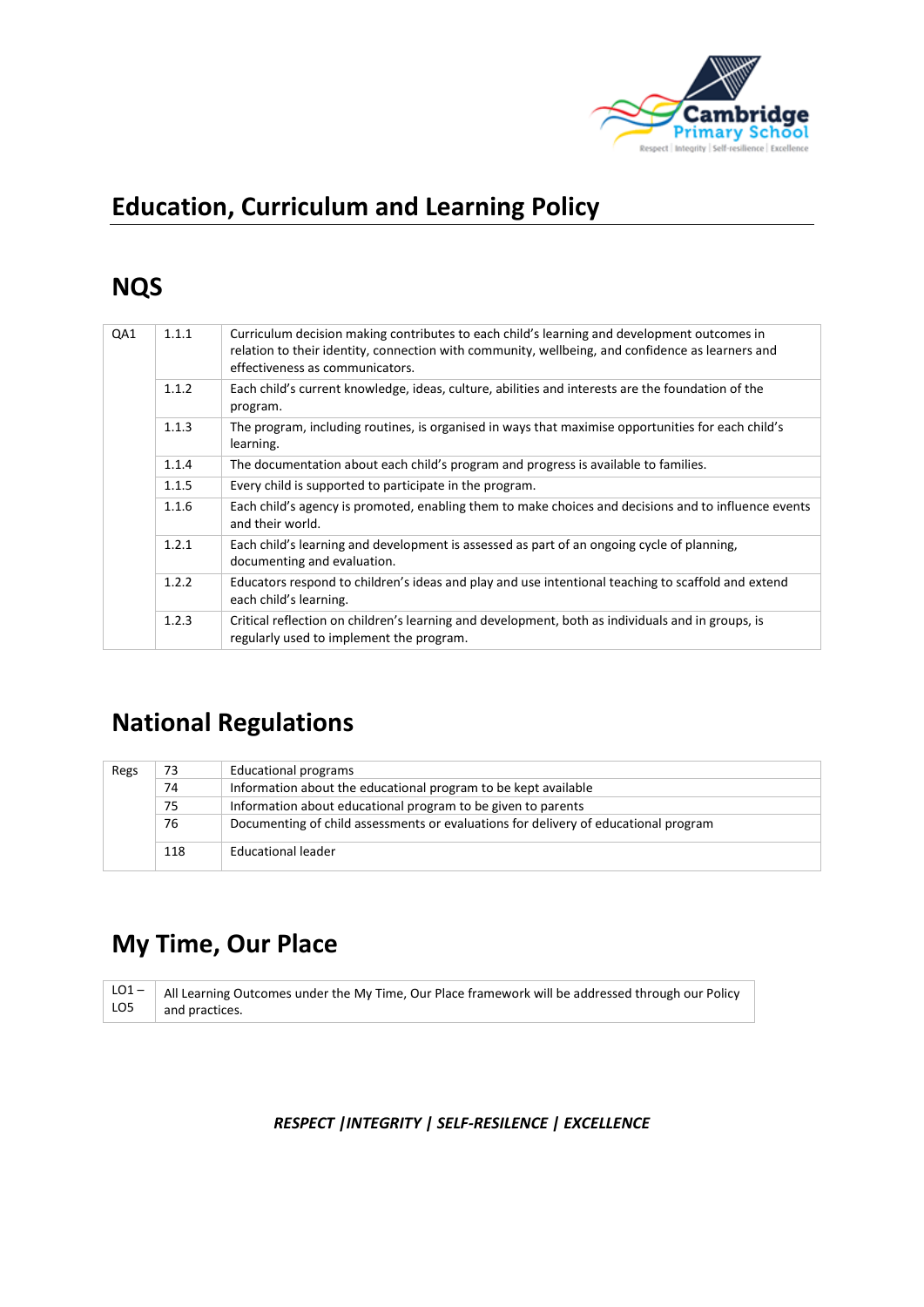

## **Aim**

Educators aim to create positive learning environments and guide experiences for each child in conjunction with their family. Educators will observe children and facilitate their learning to provide each child with an individualised portfolio by documenting their learning throughout the year. Children and their families will be encouraged to participate in the ongoing process to promote engaged learning.

# **Related Policies**

Additional Needs Policy Child Protection Policy Continuity of Education and Care Policy Educator and Management Policy Enrolment Policy Excursion Policy Food, Nutrition and Beverage Policy Health, Hygiene and Safe Food Policy Immunisation and Disease Prevention Policy Infectious Diseases Policy Medical Conditions Policy Orientation for Children Policy Physical Activity Promotion Policy Physical Environment (Workplace Safety, Learning and Administration) Policy Record Keeping and Retention Policy Relationships with Children Policy Technology Usage Policy

## **Implementation**

#### **Our Educational Leader is Romina Wade**

The role of the educational leader is to work with educators to provide curriculum direction and to ensure children achieve the outcomes of the approved learning framework.

**Our service is committed to the My Time, Our Place framework for school age care.**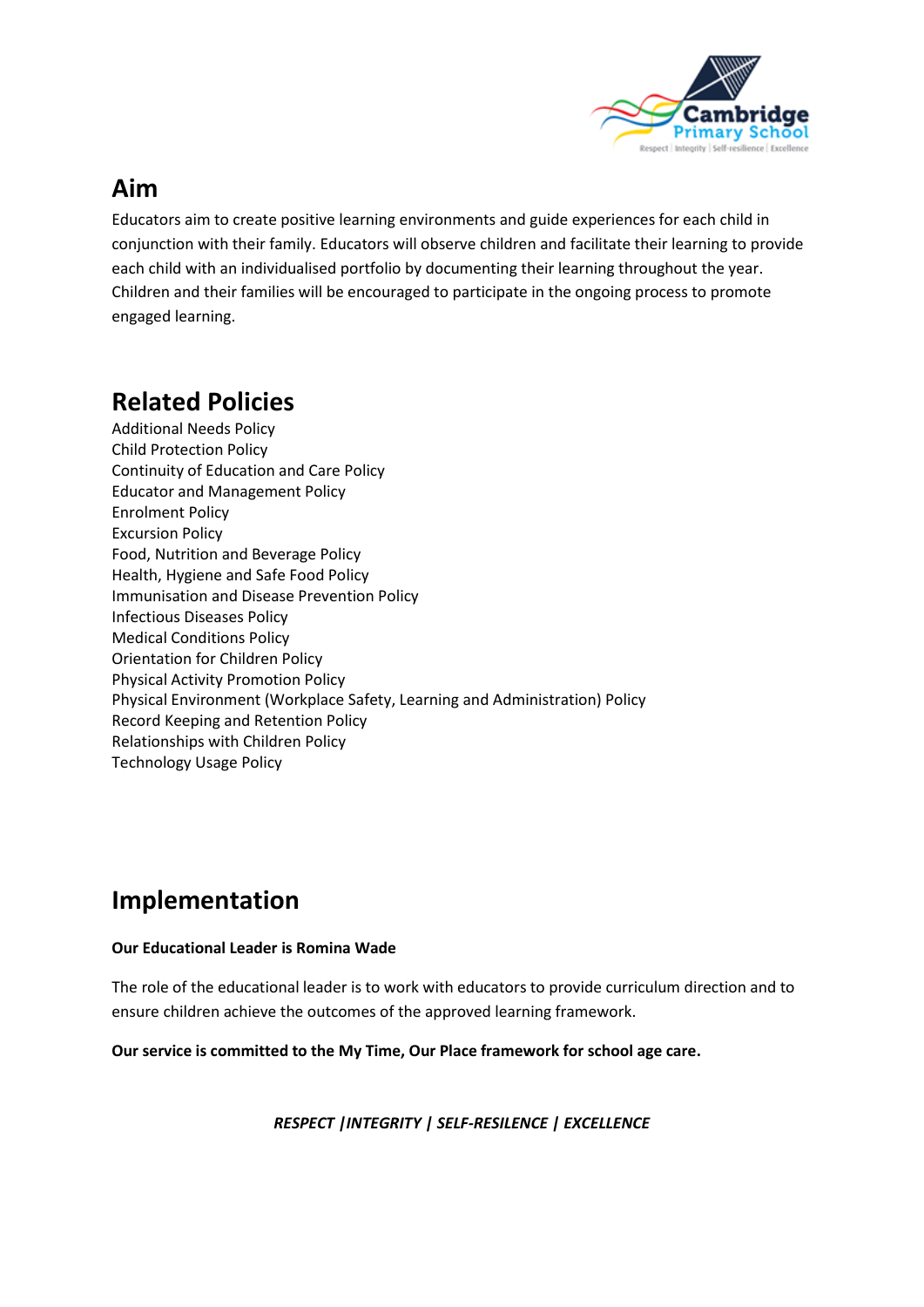

#### **My Time, Our Place Framework**

- Learning Outcomes will be linked to the curriculum during and after each child's learning has occurred. The curriculum must not be pre-programmed to match specific Learning Outcomes. Evaluations or assessments of each child's learning and development will take into account the period of time each child spends at the service.
- Evaluations of children's development and learning will inform future decision making on curriculum content to ensure children's learning is extended.
- Educators will work in collaboration with children and in partnership with families to provide relevant learning experiences for each child, based on their interests and family experiences.
- Educators will identify children's strengths and interests and use these to choose learning strategies and environments which will actively engage children in learning
- Educators will include children in decision making, including decisions about indoor and outdoor spaces, programing, and routines and documenting their achievements, and give them appropriate levels of responsibility. Responsive relationships will be strengthened as educators and children share decisions.
- Educators will be aware of and understand families' values, beliefs and practices and use these to make program decisions that acknowledge each child's culture and identity.
- The curriculum will be based on the children's interests, educators extending children's interests, spontaneous experiences and family input. It will be evaluated and reflected upon each week by educators. The weekly program will be displayed. We welcome any suggestions and are happy to answer questions from family members at any time.
- Educators will use intentional and spontaneous teaching strategies to scaffold children's learning. Opportunities will also be provided for peer scaffolding.
- Educators will promote a sense of community and build connections between the service, schools and the local community.
- Where appropriate, the service will liaise with external agencies and support persons to best educate and care for children with additional needs.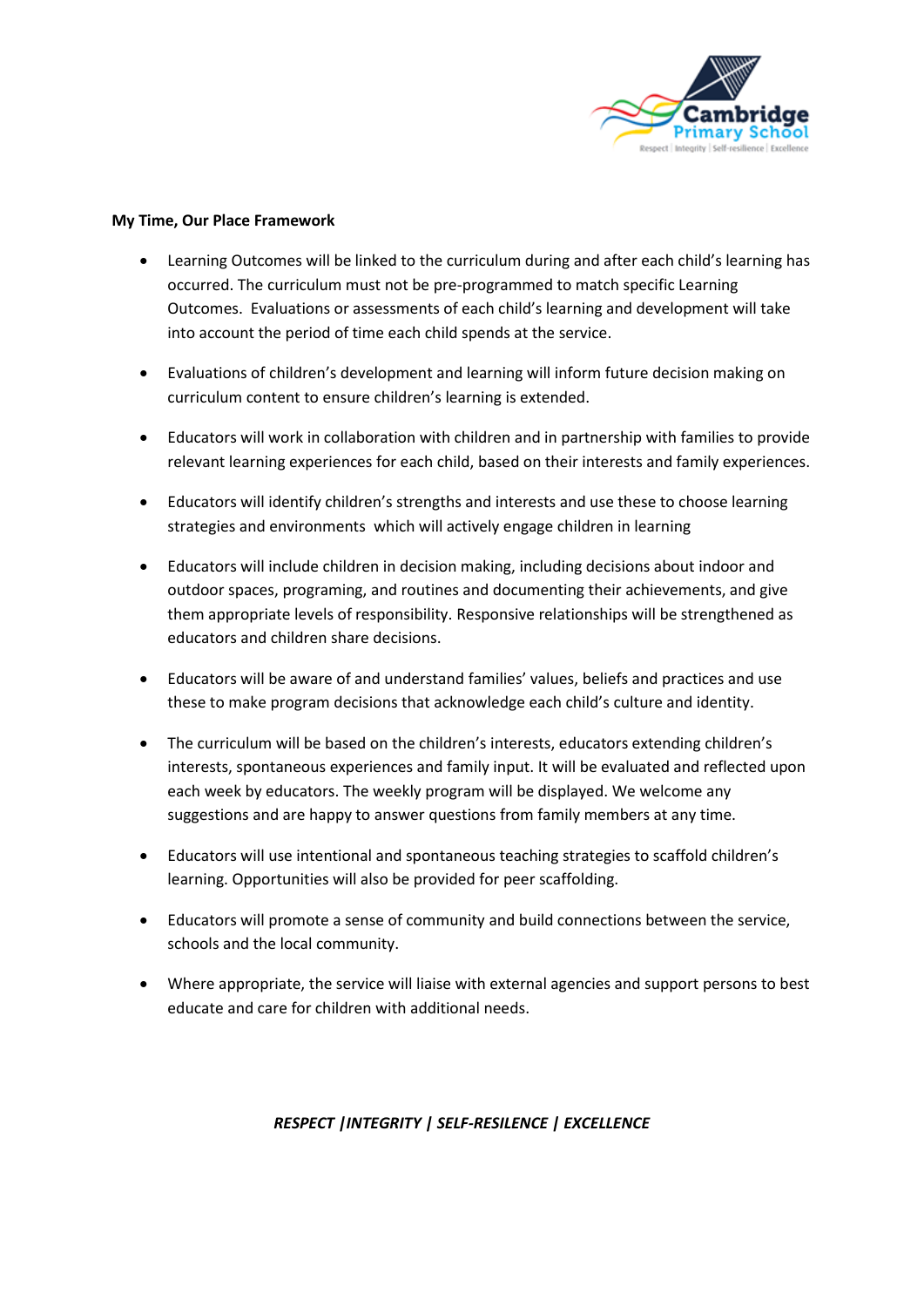

#### **Learning and Play**

- Children are encouraged to explore, build relationships, solve problems, create and construct through a wide variety of indoor and outdoor activities. Children will be given time and space to develop their own personality, curiosity and creativity.
- Resources will reflect the breadth of age groups, interests and capabilities and be accessible to children so they can choose and be responsible for their actions. Our service will also provide access to digital technologies so children can access global resources and encourage new ways of thinking and communicating.
- Healthy lifestyles, including nutrition, personal hygiene, physical fitness, relation, emotions and social relationships will be built into the weekly program.
- Children are encouraged to take increasing responsibility for their own health and physical wellbeing. Educators will:
	- o plan energetic physical activities, including dance, drama, movement, sports and games,
	- o Provide wide range of resources to develop and consolidate children's fine and gross motor skills
	- o Provide a range of active and relaxing experiences throughout the day

We will provide the following information to parents whenever requested:

- The content and operation of the educational program
- Information about the child's participation in the program
- Evaluations of the child's wellbeing, development and learning.

#### **My Time, Our Place Learning Outcomes**

- 1. Children have a strong sense of identity.
- 2. Children are connected with and contribute to their world.
- 3. Children have a strong sense of wellbeing.